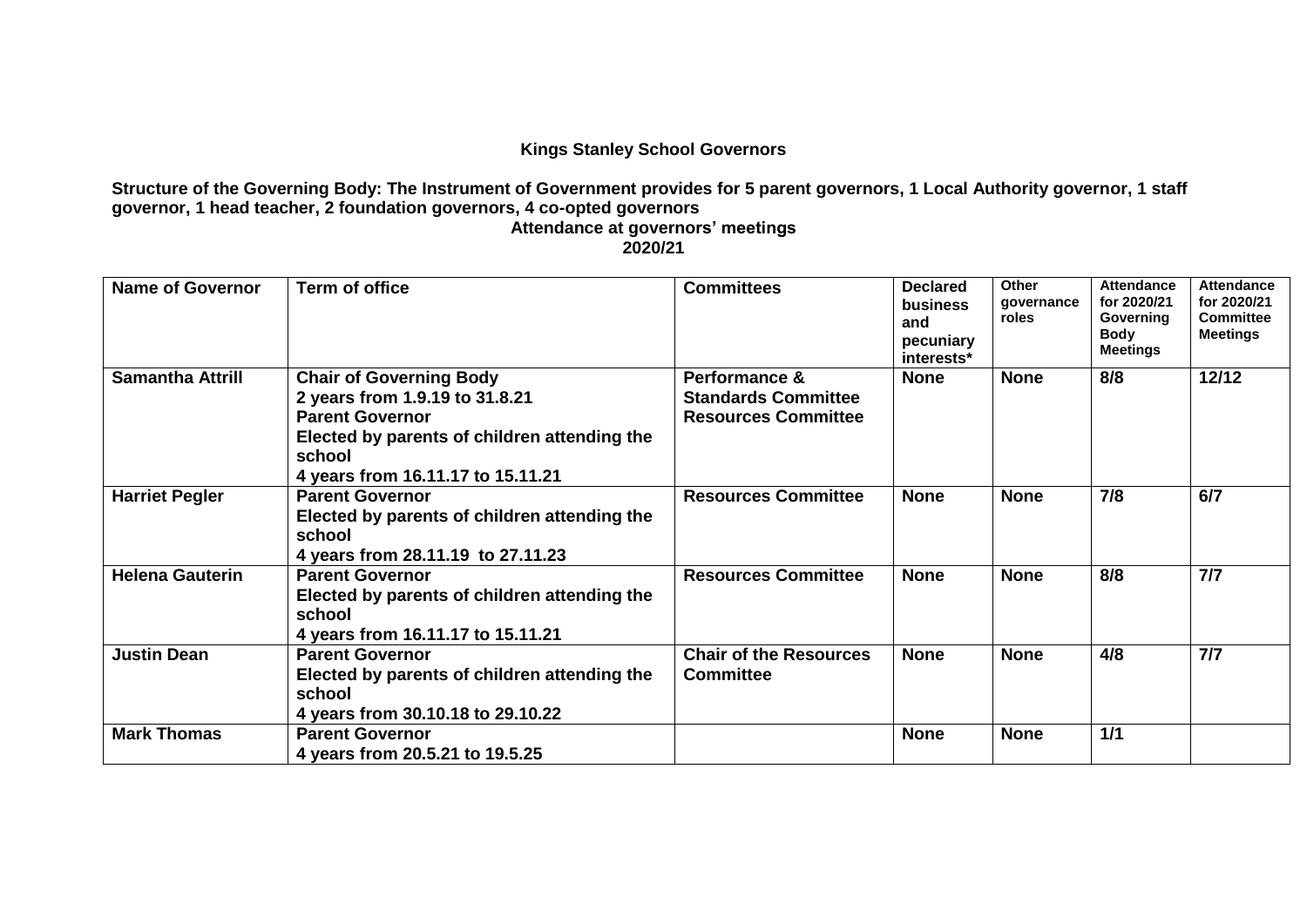| Derk van den Broek   | <b>Head Teacher</b>                         | Performance &                | <b>None</b> | <b>None</b> | 8/8 | 12/12 |
|----------------------|---------------------------------------------|------------------------------|-------------|-------------|-----|-------|
|                      | <b>Ex-Officio Governor</b>                  | <b>Standards Committee</b>   |             |             |     |       |
|                      |                                             | <b>Resources Committee</b>   |             |             |     |       |
| <b>Sarah Wilson</b>  | <b>Staff Governor</b>                       | <b>Performance &amp;</b>     | <b>None</b> | <b>None</b> | 8/8 | 5/5   |
|                      | Elected by the school staff                 | <b>Standards Committee</b>   |             |             |     |       |
|                      | 4 years 2.11.19 to 1.11.23                  |                              |             |             |     |       |
| <b>Rev. Stephen</b>  | <b>Foundation Governor</b>                  |                              | <b>None</b> | <b>None</b> | 1/8 |       |
| <b>Harrison</b>      | <b>Ex Officio</b>                           |                              |             | declared    |     |       |
| <b>Diana Beevers</b> | <b>Foundation Governor</b>                  | Performance &                | <b>None</b> | <b>None</b> | 0/8 | 0/6   |
|                      | Appointed by the Gloucestershire Diocesan   | <b>Standards Committee</b>   |             | declared    |     |       |
|                      | <b>Board of Education</b>                   |                              |             |             |     |       |
|                      | 4 years from 1.10.19 to 30.9.23             |                              |             |             |     |       |
| <b>Mark Lynham</b>   | Resigned as Parent Governor on 3/12/20      | Performance &                | <b>None</b> | <b>None</b> | 8/8 | 5/5   |
|                      | <b>Local Authority Governor</b>             | <b>Standards Committee</b>   |             |             |     |       |
|                      | Nominated by GCC and appointed by the       |                              |             |             |     |       |
|                      | <b>Governing Body</b>                       |                              |             |             |     |       |
|                      | 4 years from 15.12.20 to 14.12.24           |                              |             |             |     |       |
| <b>Debbie Mendes</b> | <b>Co-opted Governor</b>                    | <b>Resources Committee</b>   | <b>None</b> | <b>None</b> | 7/8 | 4/7   |
|                      | <b>Appointed by the Governing Body</b>      |                              |             |             |     |       |
|                      | 2 years from 7.10.19 to 6.10.21             |                              |             |             |     |       |
| <b>Clare Papper</b>  | <b>Co-opted Governor</b>                    | Performance &                | <b>None</b> | <b>None</b> | 6/6 | 3/3   |
|                      | <b>Appointed by the Governing Body</b>      | <b>Standards Committee</b>   |             |             |     |       |
|                      | 2 years from 19.10.20 to 18.10.22           |                              |             |             |     |       |
| <b>Victoria Gunn</b> | <b>Co-opted Governor</b>                    | Performance &                | <b>None</b> | <b>None</b> | 5/6 | 2/3   |
|                      | <b>Appointed by the Governing Body</b>      | <b>Standards Committee</b>   |             |             |     |       |
|                      | 2 years from 19.10.20 to 18.10.22           |                              |             |             |     |       |
| <b>Diane Duxbury</b> | <b>Co-opted Governor.</b>                   | <b>Chair of the</b>          | <b>None</b> | <b>None</b> | 8/8 | 5/5   |
|                      | Vice Chair 1 year from 19.10.20 to 18.10.21 | Performance &                |             |             |     |       |
|                      | <b>Appointed by the Governing Body</b>      | <b>Standards Committee</b>   |             |             |     |       |
|                      | 2 years from 19.10.20 to 18.10.22           |                              |             |             |     |       |
| <b>Julian Apps</b>   | <b>Associate Member</b>                     | <b>Resources Committee -</b> | <b>None</b> | <b>None</b> | 3/6 | 2/3   |